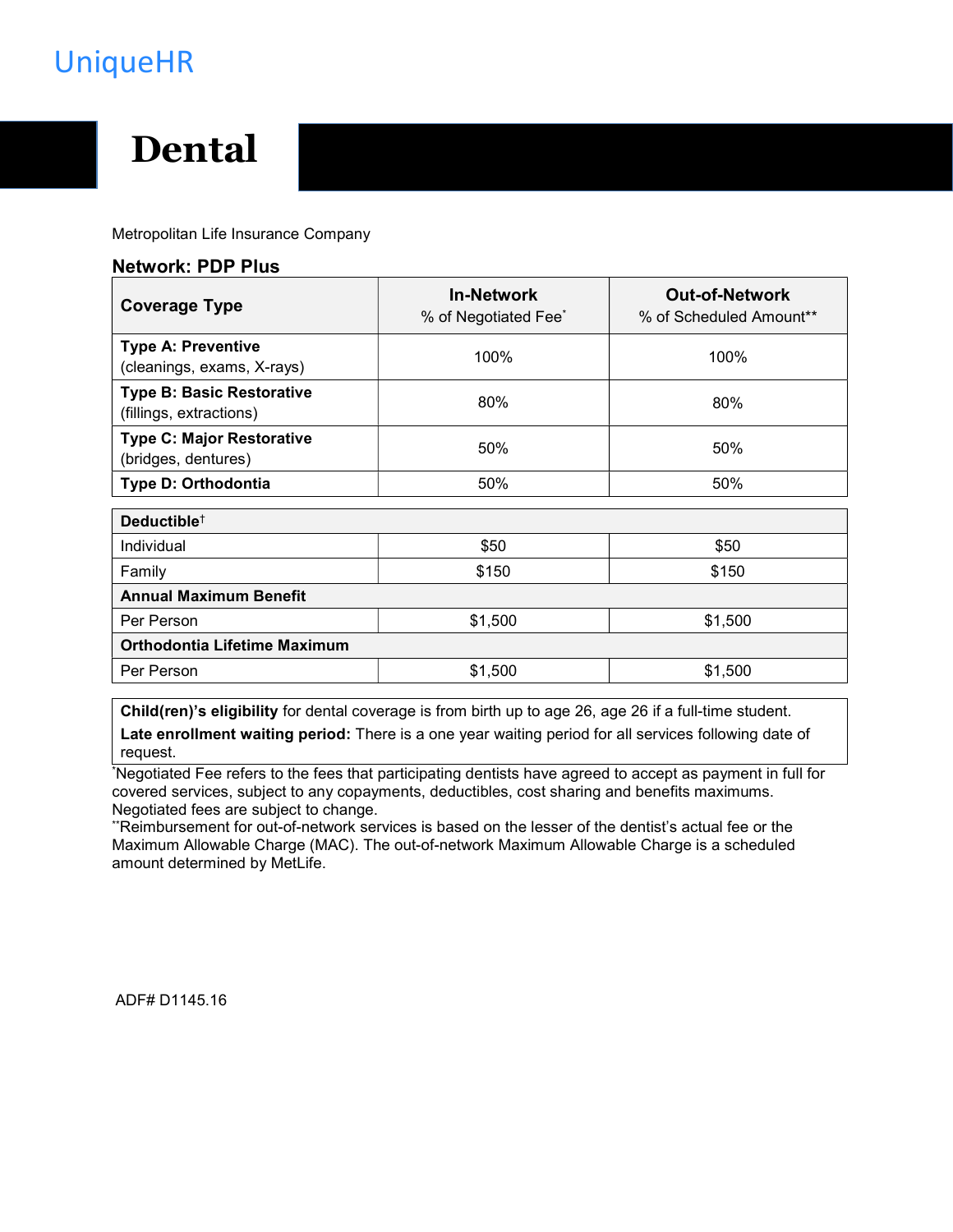| <b>Type A - Preventive</b>                  | <b>How Many/How Often</b>                                                                                                                                                            |
|---------------------------------------------|--------------------------------------------------------------------------------------------------------------------------------------------------------------------------------------|
| Oral Examinations                           | • One time in 6 months                                                                                                                                                               |
| Prophylaxis (cleanings)                     | • One time in 6 months                                                                                                                                                               |
| Sealants                                    | • One application of sealant material in 60 months for each non-restored, non-decayed<br>1st and 2 <sup>nd</sup> molar of a dependent child up to 16th birthday                      |
| Space Maintainers                           | • Space Maintainers for dependent children up to 14th birthday                                                                                                                       |
| <b>Topical Fluoride</b><br>Applications     | • One fluoride treatment per 12 months for dependent children up to 14 <sup>th</sup> birthday                                                                                        |
| X-rays                                      | • Full mouth X-rays: one per 5 years<br>• Bitewing X-rays: one set per calendar year for adults; one sets per calendar year for<br>children                                          |
| <b>Type B - Basic</b><br><b>Restorative</b> | <b>How Many/How Often</b>                                                                                                                                                            |
| Fillings                                    | • Replacement once every 24 months                                                                                                                                                   |
| Periodontal Scaling and<br>Root Planing     | • Once per quadrant, in any 60 month period                                                                                                                                          |
| <b>Prefabricated Crowns</b>                 | • One per tooth in 10 calendar years                                                                                                                                                 |
| Labs & Other Tests                          |                                                                                                                                                                                      |
| Emergency Palliative<br>Treatment           |                                                                                                                                                                                      |
| Periapical X-Rays                           |                                                                                                                                                                                      |
| Other X-Rays                                |                                                                                                                                                                                      |
| Resin Composite                             |                                                                                                                                                                                      |
| Fillings (includes                          |                                                                                                                                                                                      |
| coverage for composite                      |                                                                                                                                                                                      |
| fillings on molars)                         |                                                                                                                                                                                      |
| Periodontics - Non-                         |                                                                                                                                                                                      |
| Surgical<br>Oral Surgery: Simple            |                                                                                                                                                                                      |
| Extractions                                 |                                                                                                                                                                                      |
| General Services                            |                                                                                                                                                                                      |
| Harmful Habit                               |                                                                                                                                                                                      |
| Appliances                                  |                                                                                                                                                                                      |
| <b>Type C - Major</b><br><b>Restorative</b> | <b>How Many/How Often</b>                                                                                                                                                            |
| Consultations                               | • One in 12 months                                                                                                                                                                   |
| Endodontics                                 | • Root canal treatment limited to once per lifetime                                                                                                                                  |
| Periodontics                                | • Periodontal surgery once per quadrant, every 60 months<br>• Total number of periodontal maintenance treatments and prophylaxis cannot exceed<br>four treatments in a calendar year |
| Crowns Buildups / Post<br>Core              | • Replacement once every 10 years.                                                                                                                                                   |
| Repairs                                     | • One in 12 months                                                                                                                                                                   |
| Recementations                              | • One in 12 months                                                                                                                                                                   |
| Dentures                                    | • One in 10 calendar years                                                                                                                                                           |
| Dentures - Rebases /<br>Relines             | • One in 36 months                                                                                                                                                                   |
| <b>Fixed Bridges</b>                        | • One in 10 calendar years                                                                                                                                                           |
| Crowns/Inlays/Onlays                        | • One replacement per tooth in 10 calendar years                                                                                                                                     |
| Implant Services                            | • One per tooth position in 10 calendar years                                                                                                                                        |
| Implant Repairs                             | • One per tooth in 24 months                                                                                                                                                         |
| Implant Supported<br>Prosthetic             | • One per tooth in 10 years                                                                                                                                                          |

## List of Primary Covered Services & Limitations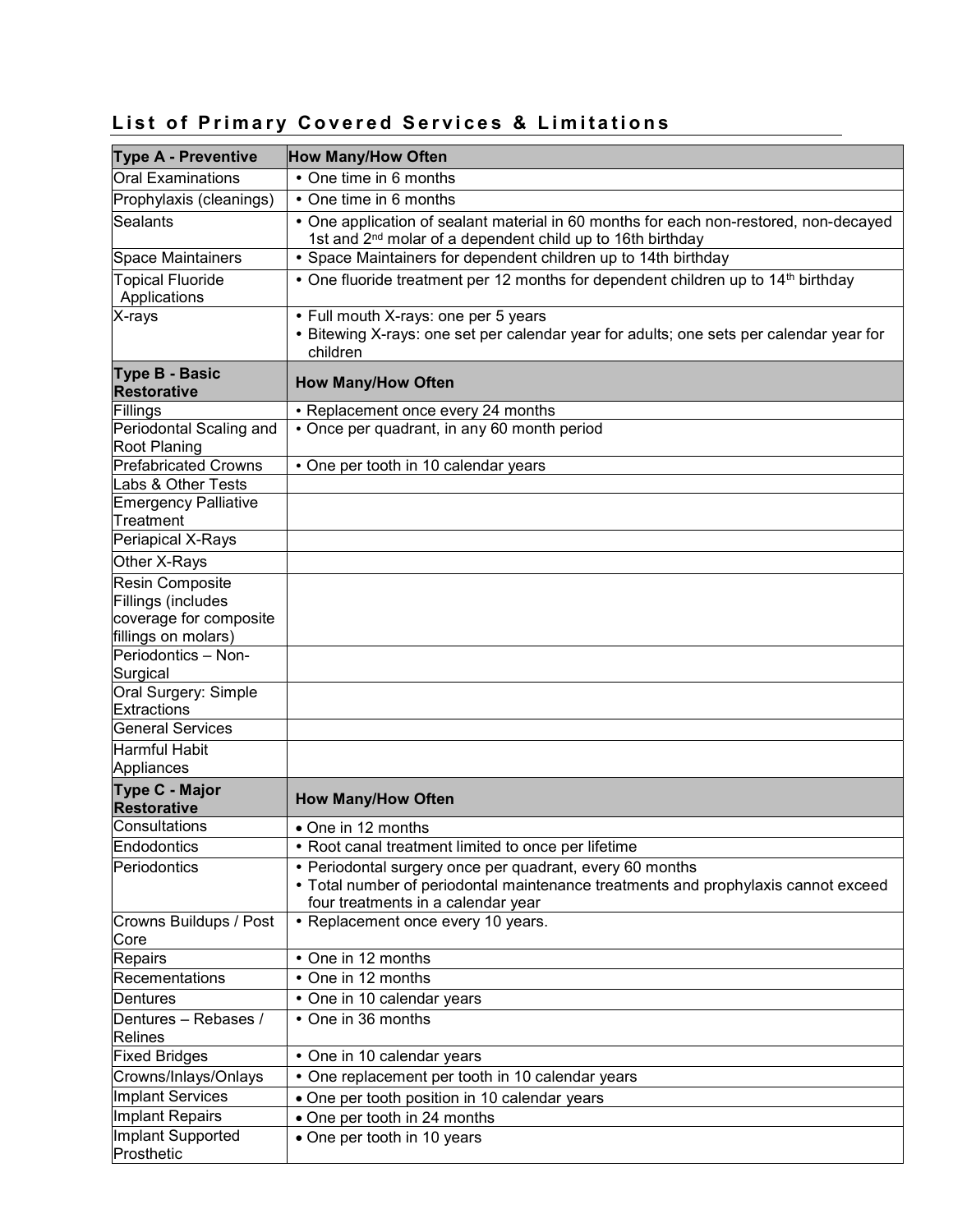| <b>Tissue Conditioning</b>                     | $\bullet$ One in 36 months                                                                                                                                                                                                                                                                                                                                                                                                                                                                                     |
|------------------------------------------------|----------------------------------------------------------------------------------------------------------------------------------------------------------------------------------------------------------------------------------------------------------------------------------------------------------------------------------------------------------------------------------------------------------------------------------------------------------------------------------------------------------------|
| Occlusal Adjustments                           | • One in 12 months                                                                                                                                                                                                                                                                                                                                                                                                                                                                                             |
| General Anesthesia                             | • When dentally necessary in connection with oral surgery, extractions or other<br>covered dental services                                                                                                                                                                                                                                                                                                                                                                                                     |
| Pulpotomy                                      |                                                                                                                                                                                                                                                                                                                                                                                                                                                                                                                |
| Pulp Capping                                   |                                                                                                                                                                                                                                                                                                                                                                                                                                                                                                                |
| Pulp Therapy                                   |                                                                                                                                                                                                                                                                                                                                                                                                                                                                                                                |
| Apexification &<br>Recalcification             |                                                                                                                                                                                                                                                                                                                                                                                                                                                                                                                |
| Periodontal Surgery -<br>Soft & Connective     |                                                                                                                                                                                                                                                                                                                                                                                                                                                                                                                |
| <b>Tissue Grafts</b>                           |                                                                                                                                                                                                                                                                                                                                                                                                                                                                                                                |
| Oral Surgery: Surgical<br>Extractions          |                                                                                                                                                                                                                                                                                                                                                                                                                                                                                                                |
| Other Oral Surgery                             |                                                                                                                                                                                                                                                                                                                                                                                                                                                                                                                |
| Occlusal Guards /<br><b>Bruxism Appliances</b> |                                                                                                                                                                                                                                                                                                                                                                                                                                                                                                                |
| Type D - Orthodontia                           | <b>How Many/How Often</b>                                                                                                                                                                                                                                                                                                                                                                                                                                                                                      |
|                                                | • Your Children, up to age 26, are covered while Dental Insurance is in effect. All<br>dental procedures performed in connection with orthodontic treatment are payable as<br>Orthodontia<br>• Payments are on a repetitive basis<br>• 20% of the Orthodontia Lifetime Maximum will be considered at initial placement of<br>the appliance and paid based on the plan benefit's coinsurance level for Orthodontia<br>as defined in the Plan Summary.<br>• Orthodontic benefits end at cancellation of coverage |

The service categories and plan limitations shown above represent an overview of your plan benefits. This document presents the majority of services within each category, but is not a complete description of the plan.

## **Frequently Asked Questions**

#### Who is a participating dentist?

A participating dentist is a general dentist or specialist who has agreed to accept negotiated fees as payment in full for covered services provided to plan members. Negotiated fees typically range from 15%-45% below the average fees charged in a dentist's community for the same or substantially similar services.†

#### How do I find a participating dentist?

There are thousands of general dentists and specialists to choose from nationwide --so you are sure to find one that meets your needs. You can receive a list of these participating dentists online at www.metlife.com/mybenefits or call 1-800-942-0854 to have a list faxed or mailed to you.

#### What services are covered under this plan?

All services defined under the group dental benefits plan are covered.

#### May I choose a non-participating dentist?

Yes. You are always free to select the dentist of your choice. However, if you choose a non-participating dentist, your out-of-pocket costs may be higher. He/she hasn't agreed to accept negotiated fees. So you may be responsible for any difference in cost between the dentist's fee and your plan's benefit payment.

#### Can my dentist apply for participation in the network?

Yes. If your current dentist does not participate in the network and you would like to encourage him/her to apply, ask your dentist to visit www.metdental.com, or call 1-866-PDP-NTWK for an application. †† The website and phone number are for use by dental professionals only.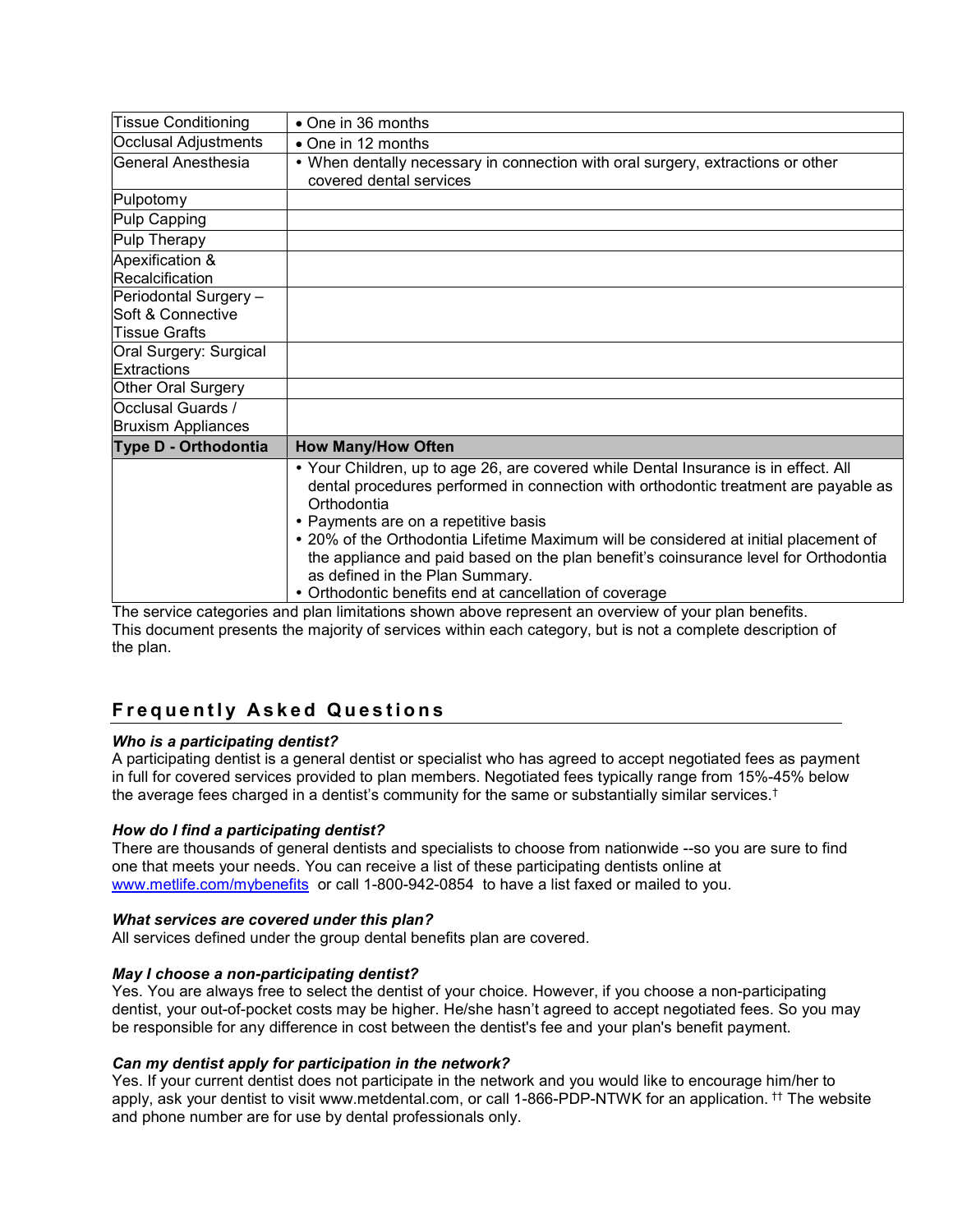#### How are claims processed?

Dentists may submit your claims for you which means you have little or no paperwork. You can track your claims online and even receive email alerts when a claim has been processed. If you need a claim form, visit www.metlife.com/mybenefits or request one by calling 1-800-942-0854.

#### Can I find out what my out-of-pocket expenses will be before receiving a service?

Yes. You can ask for a pretreatment estimate. Your general dentist or specialist usually sends MetLife a plan for your care and requests an estimate of benefits. The estimate helps you prepare for the cost of dental services. We recommend that you request a pre-treatment estimate for services in excess of \$300. Simply have your dentist submit a request online at www.metdental.com or call 1-877-MET-DDS9. You and your dentist will receive a benefit estimate for most procedures while you are still in the office. Actual payments may vary depending upon plan maximums, deductibles, frequency limits and other conditions at time of payment.

#### Can MetLife help me find a dentist outside of the U.S. if I am traveling?

Yes. Through international dental travel assistance services<sup>\*</sup> you can obtain a referral to a local dentist by calling +1-312-356-5970 (collect) when outside the U.S. to receive immediate care until you can see your dentist. Coverage will be considered under your out-of-network benefits.\*\* Please remember to hold on to all receipts to submit a dental claim.

#### How does MetLife coordinate benefits with other insurance plans?

Coordination of benefits provisions in dental benefits plans are a set of rules that are followed when a patient is covered by more than one dental benefits plan. These rules determine the order in which the plans will pay benefits. If the MetLife dental benefit plan is primary, MetLife will pay the full amount of benefits that would normally be available under the plan, subject to applicable law. If the MetLife dental benefit plan is secondary, most coordination of benefits provisions require MetLife to determine benefits after benefits have been determined under the primary plan. The amount of benefits payable by MetLife may be reduced due to the benefits paid under the primary plan, subject to applicable law.

#### Do I need an ID card?

No. You do not need to present an ID card to confirm that you are eligible. You should notify your dentist that you are enrolled in the MetLife Preferred Dentist Program. Your dentist can easily verify information about your coverage through a toll-free automated Computer Voice Response system.

†Based on internal analysis by MetLife. Negotiated Fees refer to the fees that in-network dentists have agreed to accept as payment in full for covered services, subject to any co-payments, deductibles, cost sharing and benefits maximums. Negotiated fees are subject to change.

††Due to contractual requirements, MetLife is prevented from soliciting certain providers.

\*AXA Assistance USA, Inc. provides Dental referral services only. AXA Assistance is not affiliated with MetLife, and the services and benefits they provide are separate and apart from the insurance provided by MetLife. Referral services are not available in all locations.

\*\*Refer to your dental benefits plan summary for your out-of-network dental coverage.

### **Exclusions**

#### This plan does not cover the following services, treatments and supplies:

- Services which are not dentally necessary, those which do not meet generally accepted standards of care for treating the particular dental condition, or which we deem experimental in nature.
- Services for which a covered person would not be required to pay in the absence of dental insurance.
- Services or supplies received by a covered person before the insurance starts for that person.
- Services which are neither performed nor prescribed by a dentist except for those services of a licensed dental hygienist which are supervised and billed by a dentist and which are for scaling or polishing of teeth or fluoride treatment.
- Services which are primarily cosmetic unless required for the treatment or correction of a congenital defect of a newborn child.
- Services or appliances which restore or alter occlusion or vertical dimension.
- Restoration of tooth structure damaged by attrition, abrasion or erosion unless caused by disease.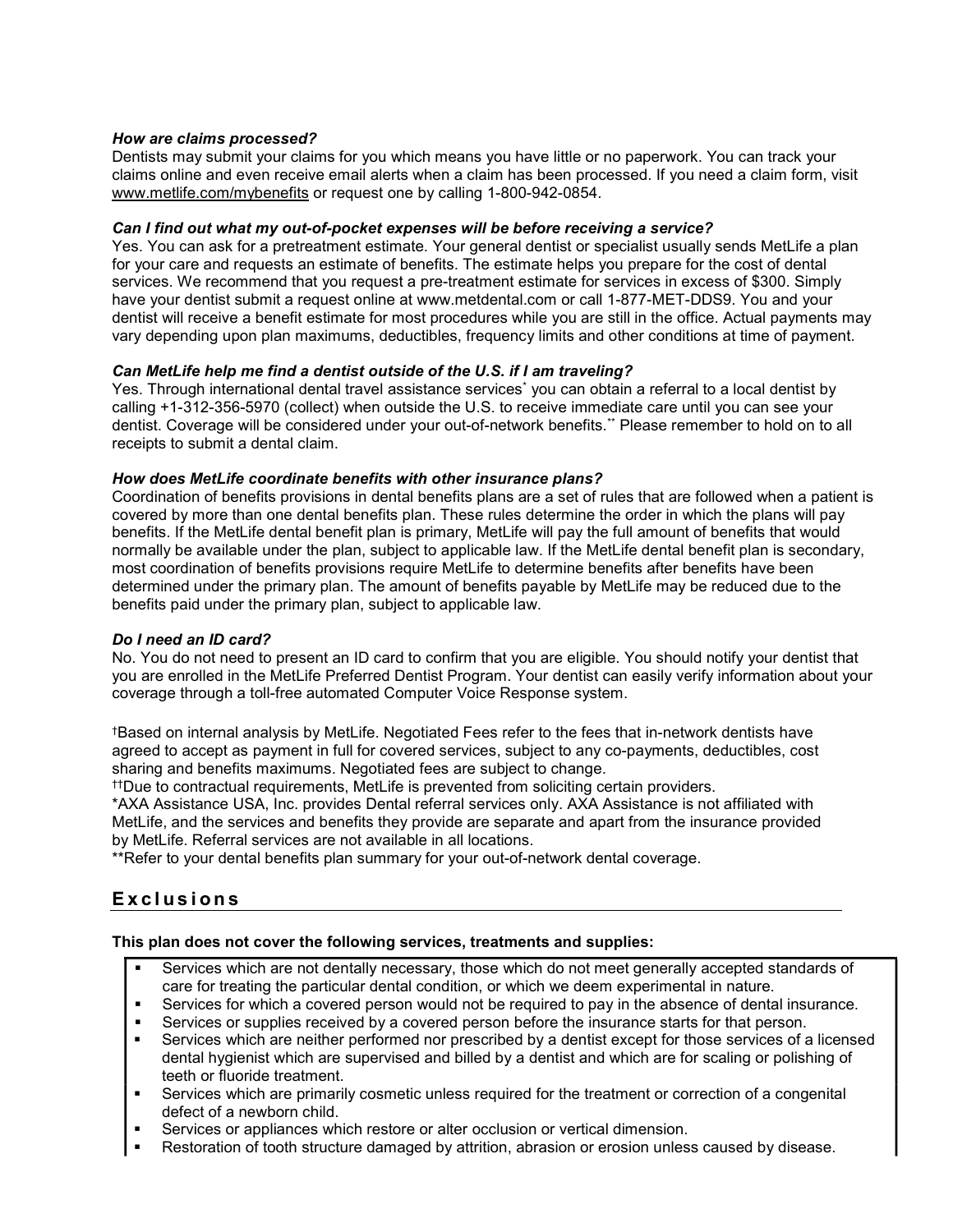- Restorations or appliances used for the purpose of periodontal splinting.
- Counseling or instruction about oral hygiene, plaque control, nutrition and tobacco.
- Personal supplies or devices including, but not limited to: water piks, toothbrushes, or dental floss.
- Initial installation of a Denture to replace one or more teeth which were missing before such person was insured for Dental Insurance, except for congenitally missing natural teeth.
- Decoration or inscription of any tooth, device, appliance, crown or other dental work.
- Missed appointments.
- Services covered under any workers' compensation or occupational disease law.
- Services covered under any employer liability law.
- Services for which the employer of the person receiving such services is not required to pay.
- Services received at a facility maintained by the Policyholder, labor union, mutual benefit association, or VA hospital.
- Services covered under other coverage provided by the Policyholder.
- Temporary or provisional restorations.
- Temporary or provisional appliances.
- Prescription drugs.
- Services for which the submitted documentation indicates a poor prognosis.
- Services, to the extent such services, or benefits for such services, are available under a government plan. This exclusion will apply whether or not the person receiving the services is enrolled for the government plan. We will not exclude payment of benefits for such services if the government plan requires that Dental Insurance under the group policy be paid first.
- The following when charged by the dentist on a separate basis Claim form completion; infection control such as gloves, masks, and sterilization of supplies; or local anesthesia, non-intravenous conscious sedation or analgesia such as nitrous oxide.
- Dental services arising out of accidental injury to the teeth and supporting structures, except for injuries to the teeth due to chewing and biting of food.
- Caries susceptibility tests.
- Precision attachments associated with fixed and removable prostheses.
- Adjustment of a denture made within 6 months after installation by the same dentist who installed it.
- Duplicate prosthetic devices or appliances.
- Replacement of a lost or stolen appliance, cast restoration or denture.
- **Intra and extraoral photographic images.**
- Treatment of temporomandibular joint disorder. This exclusion does not apply to residents of Minnesota.
- Implants supported prosthetics to replace one or more teeth which were missing before such person was insured for Dental Insurance, except for congenitally missing natural teeth.

#### Limitations

Alternate Benefits: Where two or more professionally acceptable dental treatments for a dental condition exist, reimbursement is based on the least costly treatment alternative. If you and your dentist have agreed on a treatment that is more costly than the treatment upon which the plan benefit is based, you will be responsible for any additional payment responsibility. To avoid any misunderstandings, we suggest you discuss treatment options with your dentist before services are rendered, and obtain a pretreatment estimate of benefits prior to receiving certain high cost services such as crowns, bridges or dentures. You and your dentist will each receive an Explanation of Benefits (EOB) outlining the services provided, your plan's reimbursement for those services, and your out-of-pocket expense. Procedure charge schedules are subject to change each plan year. You can obtain an updated procedure charge schedule for your area via fax by calling 1-800-942-0854 and using the MetLife Dental Automated Information Service. Actual payments may vary from the pretreatment estimate depending upon annual maximums, plan frequency limits, deductibles and other limits applicable at time of payment.